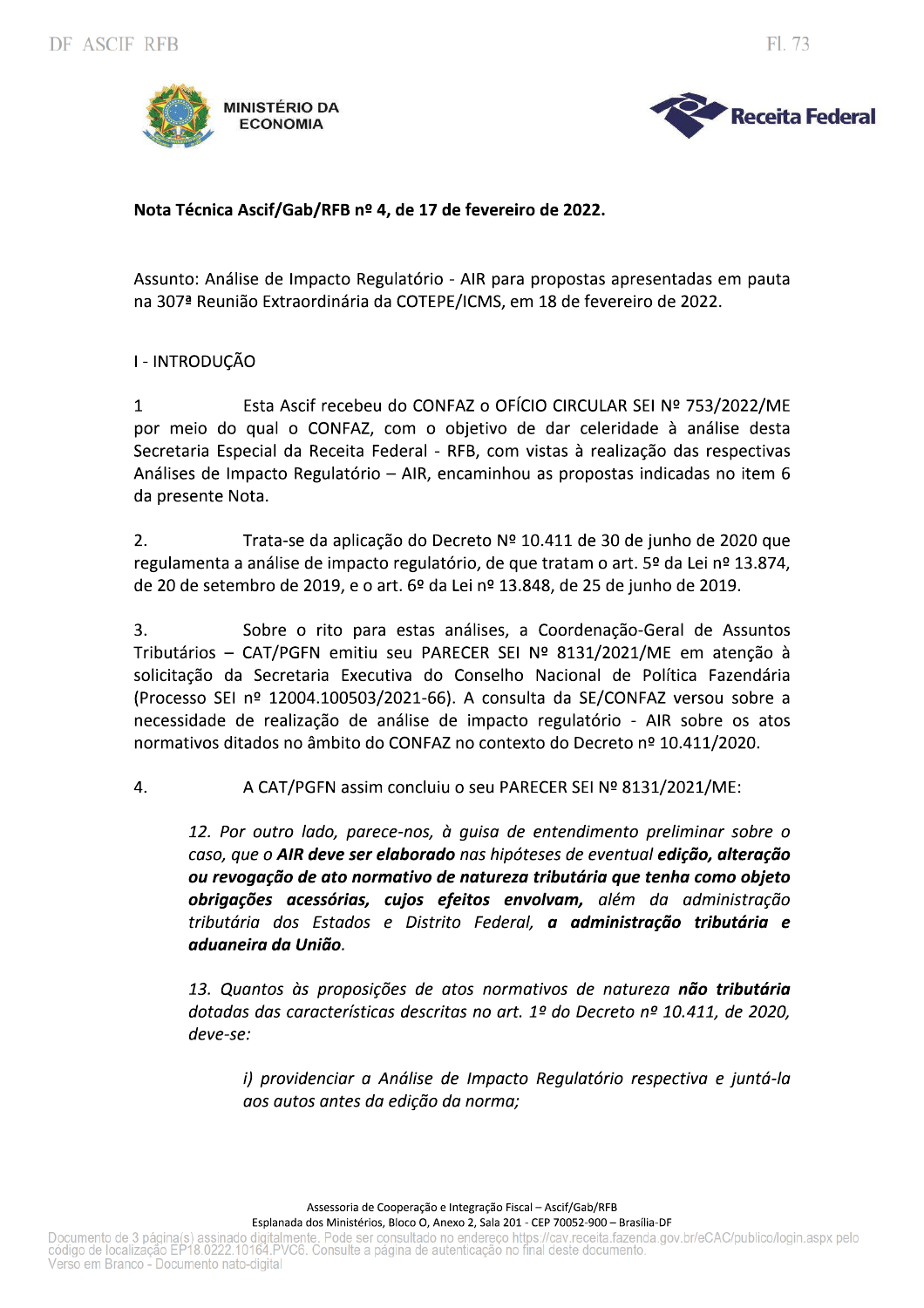ii) indicar, ainda que sucintamente, se a hipótese é de não aplicação do aludido Decreto (exemplo: atos que disponham sobre execução orçamentária e financeira, art. 3º, §2º, inciso III); ou

iii) se se tratar de situação de dispensa, apresentar a Nota Justificativa prevista no art. 4º, §1º da referida regulamentação.

14. Diante de tais considerações, parece prudente recomendar à Secretaria-Executiva a avaliação da necessidade de elaboração de minuta de Convênio CONFAZ, ou ato congênere, a prever os procedimentos necessários à adequação e aplicação do Decreto nº 10.411, de 2020, especialmente na apresentação e tramitação de propostas pelo representante da Secretaria Especial da Receita Federal e/ou demais órgãos envolvidos.

5. Quanto aos itens acima, constantes do Parecer SEI Nº 8131/2021/ME, e considerando as propostas de atos normativos recebidos nesta Ascif/Gab/RFB mediante Ofício do CONFAZ, aplicaremos a orientação do item 12 visto que não foi possível, até o momento, atender ao item 14 do mesmo Parecer. Após a 184ª reunião ordinária da COTEPE, houve proposta, na reunião extraordinária da COTEPE seguinte, para a elaboração de minuta de Convênio CONFAZ, ou ato congênere, a prever os procedimentos necessários à adequação e aplicação do Decreto nº 10.411/2020. Não havendo consenso e concordância, por parte dos representantes das UF, quanto à necessidade e quanto à forma da elaboração da minuta, o tema ficou pendente para ser tratado nas próximas reuniões da COTEPE.

- 6. Relação das propostas apresentadas no Ofício do CONFAZ para análise:
	- $\bullet$ PAJ 10/22 (GT06) - Altera o Ajuste SINIEF 07/05, que institui a Nota Fiscal Eletrônica e o Documento Auxiliar da Nota Fiscal Eletrônica. Art. 4º, III - ato normativo considerado de baixo impacto;
	- PAJ 14/22 (GT06) Altera o Ajuste SINIEF 07/05, que institui a Nota Fiscal Eletrônica e o Documento Auxiliar da Nota Fiscal Eletrônica. Art. 3º, II - de efeitos concretos, destinados a disciplinar situação específica, cujos destinatários sejam individualizados.

# II - FUNDAMENTAÇÃO

 $7<sub>1</sub>$ Além do enquadramento apontado em cada proposta elencada no item 6, de modo complementar, enquadram-se também na condição de ato normativo considerado de baixo impacto, nos termos do art. 2º, inciso II do Decreto 10.411/2020, por não provocarem aumento expressivo de custos para os agentes econômicos ou para os usuários dos serviços prestados e nem de despesa orçamentária ou financeira, e não repercutirem de forma substancial nas políticas públicas de saúde, de segurança, ambientais, econômicas ou sociais, razão pela qual reforça-se a dispensa do AIR para as respectivas propostas.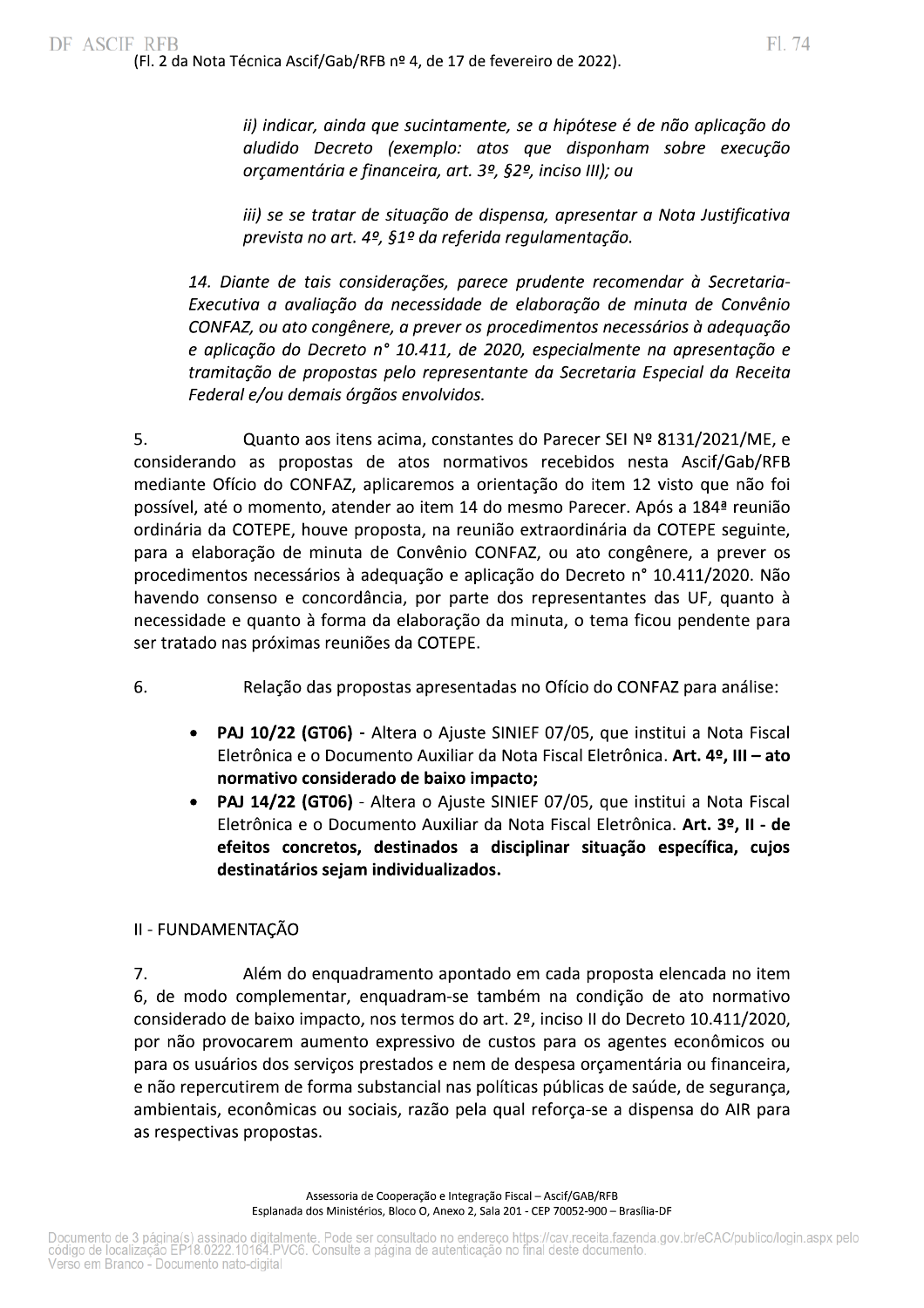# III - CONCLUSÃO

8. Diante do exposto, propomos ao CONFAZ considerar dispensadas de AIR as propostas de Ajuste SINIEF relacionadas na presente Nota, elaborada em atenção ao § 1º do art. 4º do Decreto 10.411/2020. Para economia processual, firmamos o presente numa única Nota aplicável a todas as propostas enviadas por Ofício, conforme relacionadas no item 6 anterior.

#### **Adriano Pereira Subirá**

Auditor Fiscal da Receita Federal do Brasil Chefe da Assessoria de Cooperação e Integração Fiscal Representante da RFB na COTEPE/CONFAZ

Assessoria de Cooperação e Integração Fiscal - Ascif/GAB/RFB Esplanada dos Ministérios, Bloco O, Anexo 2, Sala 201 - CEP 70052-900 - Brasília-DF